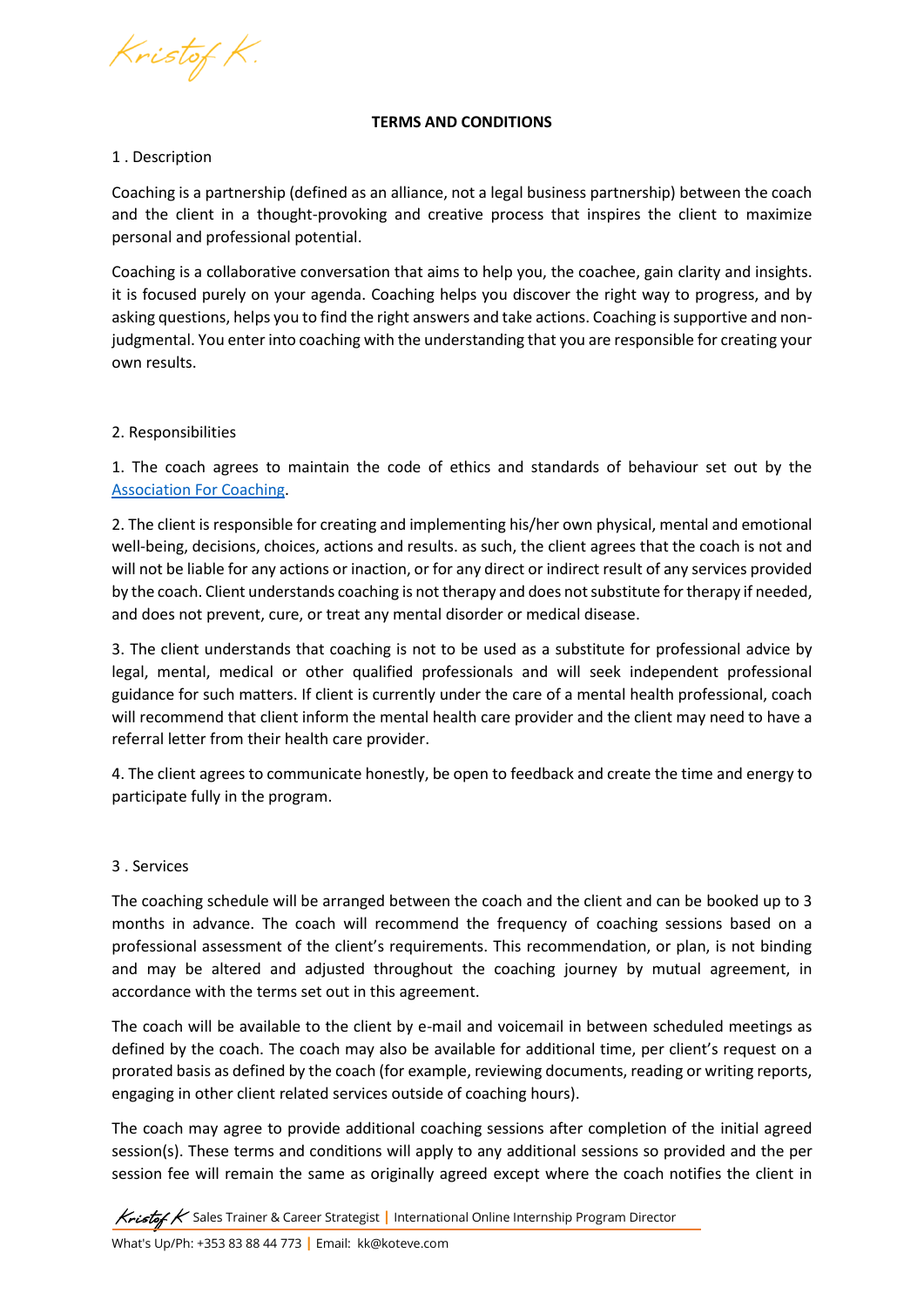Kristof K.

writing by letter or e-mail of a change to the fee or to any other term or condition in accordance with the section in these terms and conditions headed "variation of terms and conditions".

Where any client is unhappy with any of the terms and conditions, they can contact the coach to discuss any concerns and see if they can be resolved before the first coaching session. participation by any individual in the first coaching session constitutes acceptance of these terms and conditions.

# 4 . Schedule and fees

The schedule (including number and frequency of sessions) and the fees due for the clients coaching sessions will be agreed at the start of coaching between the coach and the client, and confirmed by the coach by email or written correspondence. Where no specific number is agreed sessions will be provided on a session by session basis.

The date that the first coaching session takes place shall be deemed to be the start date for the service. In return for the fees payable by the client (or by a third party on their behalf), the coach agrees to provide the service as described in this agreement and in accordance with the terms and conditions set out in this agreement. The client agrees to pay fees for the service on the terms and conditions set out in this agreement (in situations where a third party pays the fees, the third party counts as an agent acting on behalf of the client).

# 5 . Procedure

The time of the coaching meetings and/or location will be determined by coach and client that will be mutually agreed. The client will initiate all scheduled calls and will call the coach at the following number for all scheduled phone meetings +353 87 289 4255 or via what's up or via google meet using the email Kolodzinski.Krzysztof@gmail.com . If the coach will be at any other number for a scheduled call, the client will be notified prior to the scheduled appointment time.

# 6. Between Sessions

The coach may assign the client tasks or exercises to complete between coaching sessions. There is no obligation on the client to complete these items of 'homework', but not doing so may slow the client's progress in gaining improved quality of life or achieving desired business or personal outcomes.

The client may contact the coach by phone or e-mail between sessions to seek clarification regarding anything arising from a coaching session or for administrative purposes (e.g. where a client needs to rearrange a coaching session or make a payment). Additional coaching or support work can also be provided between sessions but there will be an additional charge. The coach will always advise a client in advance if the nature of a client's contact is likely to incur an additional charge and no such charges will be imposed without the client's agreement.

# 7 . Confidentiality

This coaching relationship, as well as all information (documented or verbal) that the client shares with the coach as part of this relationship, is bound to confidentiality by the association for coaching's code of ethics, but is not considered a legally confidential relationship (like in medicine or law). The coach agrees not to disclose any information pertaining to the client without the client's written consent. The coach will not disclose the client's name as a reference without the client's consent.

Confidential information does not include information that: (a) was in the coach's possession prior to its being furnished by the client; (b) is generally known to the public or in the client's industry; (c) is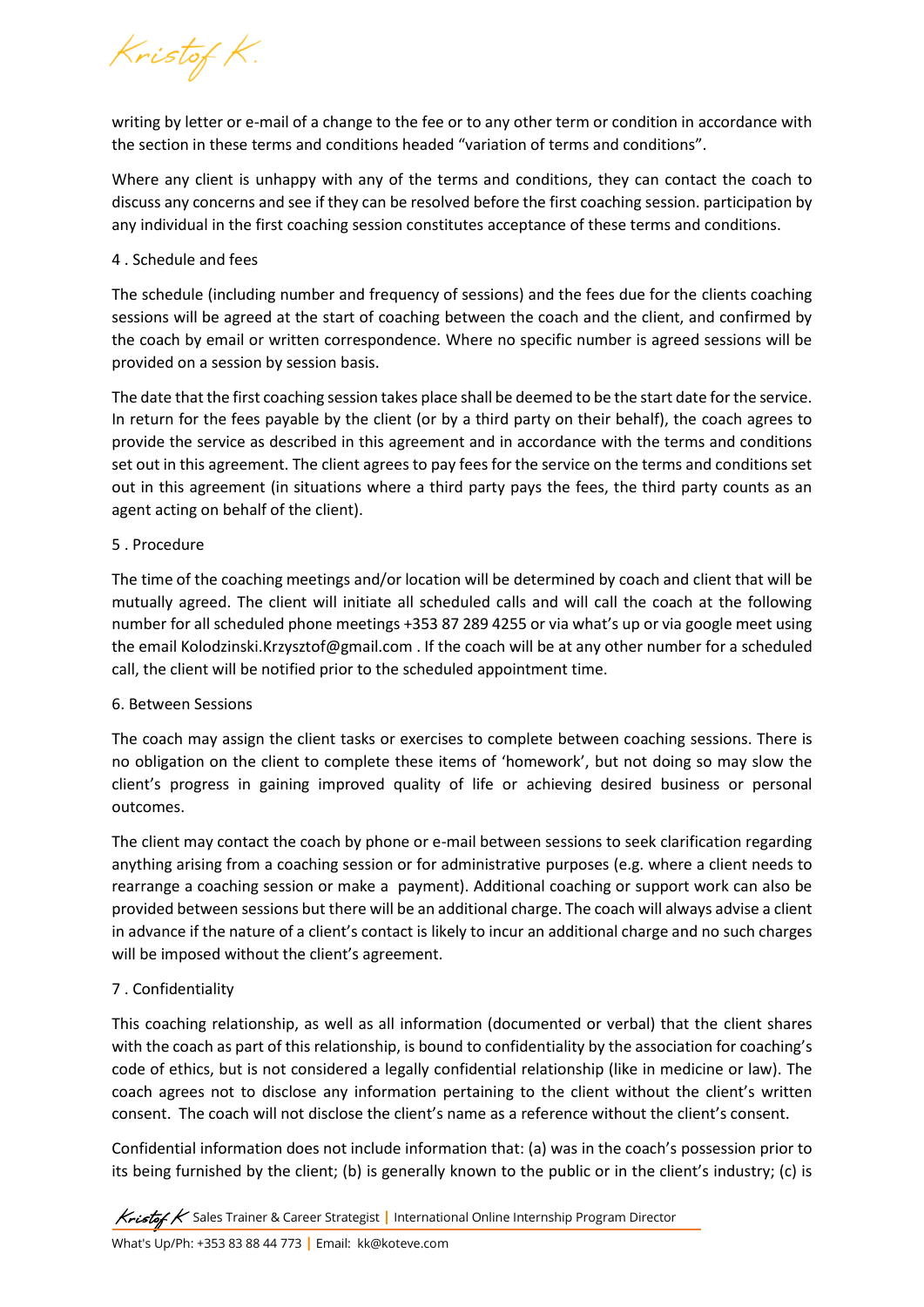Kristof K.

obtained by the coach from a third party, without breach of any obligation to the client; (d) is independently developed by the coach without use of or reference to the client's confidential information; or (e) that the coach is required by law to disclose.

According to the ethics of our profession, topics may be anonymously and hypothetically shared with other coaching professionals for training, supervision, mentoring, evaluation, and further coach professional development and/or consultation purposes.

## 8 . Cancellation and lateness policy

The client agrees that it is the client's responsibility to notify the coach at least 48 hours in advance of the scheduled call/meeting if the client cannot attend the session. If applicable, the client will be billed for a missed session if the client does not turn up or hasn't rescheduled in accordance to the cancellation and lateness policy defined in this agreement. The coach will wait for 15 minutes, before the client is noted as not turning up for the session.

# 9 . Payment Terms

Tees can be paid online by debit or credit card using the PayPal payments systems, secure stripe system or by bank transfer or in cash. Where receipts are requested by the client, they will be sent by e-mail unless otherwise requested.

Fees are payable in advance at the time of booking and only on receipt of payment in full is a booking confirmed unless otherwise agreed (business coaching may allow for payment on receipt of invoice). Where payment has not been received by the coach in advance of a coaching session the coach is not obliged to provide the session.

Where payment is required on receipt of invoice rather than in advance, a charge may be levied for late payment. Where a client pays for a session or sessions in advance, they must have the coaching session(s) that they have paid for within 6 months of the payment or their fee is forfeited.

## 1 0 . Refunds

There are no refunds available on single sessions if cancelled within 48 hours of the session.

There are no refunds available on package bookings if cancelled within 48 hours of the first session or at any other time thereafter for the duration of the package. If you wish to make a change to a package booking after the first session has occurred, then you are entitled to credit for the amount outstanding in the package. Any session in credit will be valid for 6 months from the date of issue.

Any unused sessions can be gifted to a friend or family member presuming the individual is deemed suitable to receive coaching services.

## 11. Termination

Either the client or the coach may terminate this agreement at any time with 2 weeks written notice.

## 12. Variations of terms and conditions

Where an initial number of sessions is agreed, any changes to these terms and conditions intended to take effect prior to the conclusion of those initial number of sessions will only have effect if agreed by both the coach and the client and confirmed by the coach in writing by email or letter.

In other cases, the coach may change any of these terms or conditions including the per session fee by giving the client one week's notice in writing by letter or e-mail of the change(s). If following receipt